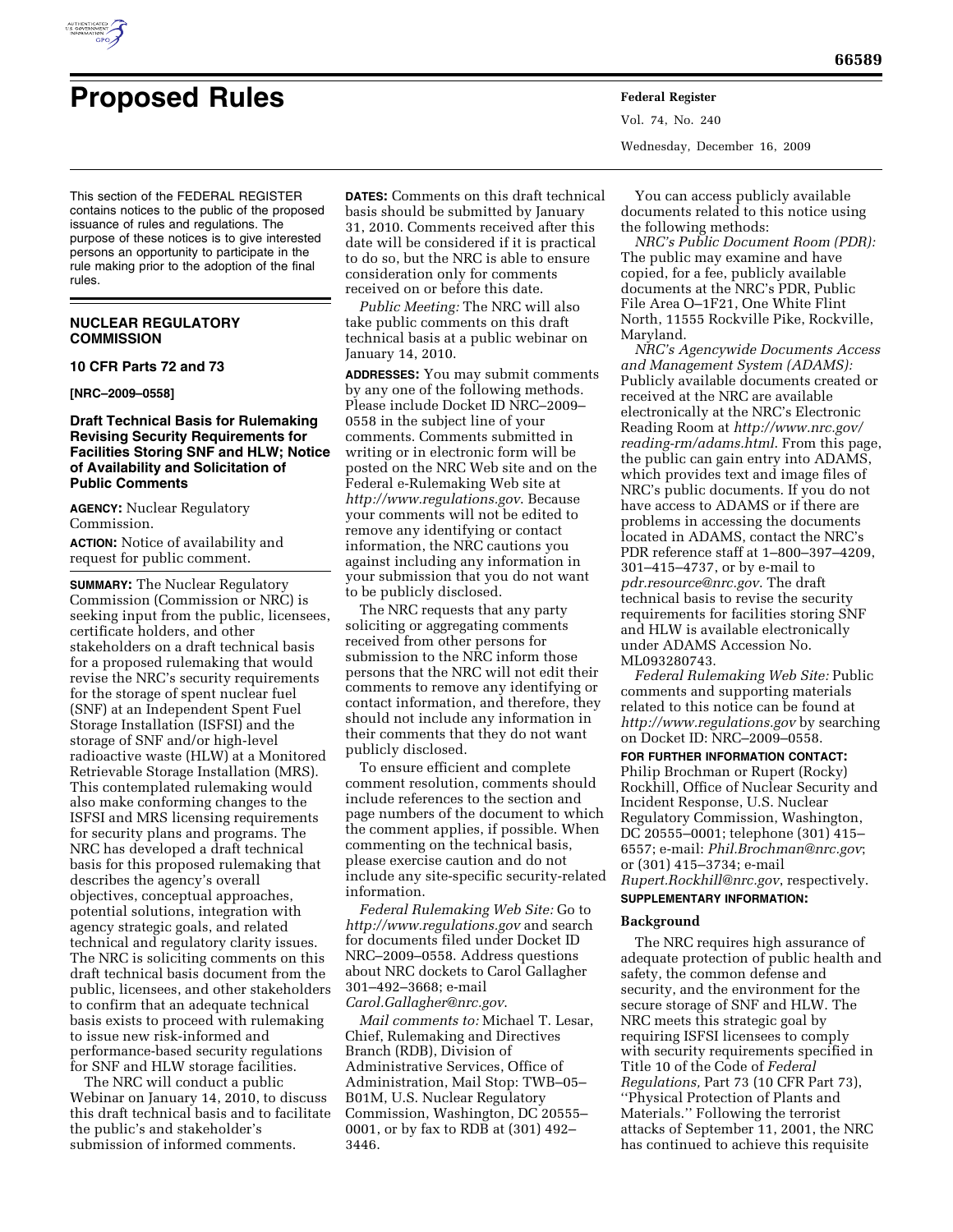high assurance for all facilities licensed to store SNF through a combination of these existing security regulations and the issuance of security orders to individual licensees. These orders ensured that a consistent overall protective strategy is in place for all types of ISFSIs, given the current threat environment. The NRC has not issued any licenses for an MRS, nor are any applications for a license for an MRS pending before the NRC. The issuance of these security orders was noticed in the **Federal Register** on October 23, 2002 (see 67 FR 65150 and 67 FR 65152) for existing licensees. Subsequent to the issuance of these orders to all existing ISFSI licensees, the NRC periodically issued these same security orders to all new ISFSI licensees, before such facilities commenced operation. The NRC also noticed the issuance of these subsequent orders in the **Federal Register**.

Following the terrorist attacks of September 11, 2001, the NRC completed security assessments for a range of NRClicensed facilities. For ISFSIs, the NRC's assessments were accomplished during 2003 to 2005 and evaluated several types of dry storage cask designs that were viewed as being representative of the entire population of dry storage ISFSIs. These assessments evaluated both attacks using large aircraft and ground assaults using a variety of methods. The results of assessments indicated that no significant vulnerabilities were indicated and thus no immediate changes in the security requirements for ISFSIs were necessary. However, the assessments did challenge previous NRC conclusions on the ability of a malevolent act to breach shielding and/or confinement barriers and thus release radiation or radioactive material; and indicated that increased security requirements were warranted over the longer term. Because these assessments discuss vulnerability information, and thus could be used as potential targeting tools, they are not publicly available.

Finally, the current security regulations for ISFSIs are quite complex and pose challenges both to NRC staff and to the regulated industry. This regulatory complexity is due to multiple factors, including: Two different types of ISFSI licenses (general and specific licenses) under 10 CFR Part 72, ''Licensing Requirements for the Independent Storage of Spent Nuclear Fuel, High-Level Radioactive Waste, and Reactor-Related Greater Than Class C Waste,'' and varying applicability of regulations based upon whether the ISFSI is collocated with an operating power reactor, collocated with a decommissioning power reactor, or is

located away from any power reactors. In response to the new information gained from these security assessments and in recognition of the existing regulatory challenges, the NRC staff presented policy paper SECY–07–0148; dated August 28, 2007, to the Commission to address these issues (a redacted version of this policy paper is publicly available under ADAMS Package No. ML080030050 in NRC's Electronic Reading Room at *http:// www.nrc.gov/reading-rm/adams.html*.). This policy paper summarized the current regulatory structure for ISFSI security, analyzed several policy and process issues, and provided recommendations in order to obtain early Commission direction on the development of an ISFSI security rulemaking. In a Staff Requirements Memorandum (SRM–SECY–07–0148), the Commission directed the NRC staff to proceed with the development of a proposed rulemaking that uses a riskinformed and performance-based approach for these facilities (ADAMS Accession No. ML073530119). The NRC has recently completed the draft technical basis to support this rulemaking. Because of the importance of this regulation, the staff has decided to release the technical documentation for public comment. With this approach, the NRC can address stakeholder questions and respond to comments early in the process. In addition, the staff will hold a public Webinar on January 14, 2010, to discuss this draft technical basis and to facilitate the public's and stakeholder's submission of informed comments.

#### **I. Rulemaking Objectives**

The NRC's specific objectives for this rulemaking are to:

(1) Update the ISFSI and MRS security requirements to improve the consistency and clarity of the Part 73 regulations for both types of ISFSI licenses (*i.e.,* general and specific), to reflect the Commission's current thinking on security requirements, and to incorporate lessons learned from security inspections and Force-on-Force (FOF) evaluations conducted (on reactor sites) since the ISFSI security regulations were last updated in the 1990s;

(2) Make generically applicable requirements similar to those imposed on ISFSI licensees by the post-9/11 ISFSI security orders; and

(3) Use a risk-informed and performance based structure in updating the ISFSI and MRS security regulations.

Additionally, one of the issues raised in a petition for rulemaking submitted by the C–10 Research and Education

Foundation, Inc. (PRM–72–6) may be relevant to this rulemaking. The NRC published a notice of receipt and request for comment on PRM–72–6 in the **Federal Register** on March 3, 2009 (74 FR 91718).

#### *Objective One—Consistency*

The first objective is to propose a set of security requirements that will achieve consistent outcomes across the wide range of SNF and HLW storage facilities that either exist today, or could be licensed by the NRC under Part 72 in the future. The existing ISFSI and MRS security regulations in Part 73 are unnecessarily complex; have not been updated in more than a decade; and are challenging for the NRC staff, licensees, applicants, and other stakeholders to understand and apply. Accordingly, the rulemaking would—

(1) Create a more consistent and coherent regulatory structure for these types of waste storage facilities; and thereby improve agency transparency, regulatory clarity, and the ease of use of these regulations;

(2) Propose security requirements that are consistent with the Commission's recent final rule updating the security requirements for nuclear power reactors (*see* 74 FR 13925; March 29, 2009);

(3) Propose security requirements that address lessons learned during the course of previous NRC inspections and FOF exercises held since the ISFSI security regulations were last updated; and lessons learned during licensing reviews of all of the power reactor security plans that were conducted in 2003 and 2004 (following the issuance of security orders to reactor licensees).

#### *Objective Two—Generic Applicability of Security Orders*

The second objective is to make the appropriate provisions of the security orders issued by the NRC to ISFSI licensees following the terrorist attacks of September 11, 2001, generically applicable. This includes both the initial security orders issued in 2005 and subsequently updated security orders issued in 2007. The NRC is proposing to make provisions of these orders generically applicable in the proposed rulemaking and thus to decontrol non-sensitive requirements to increase agency transparency and regulatory clarity. Additionally, measures such as vehicle barrier systems would be added to the regulations in Part 73. Finally, the NRC would also address lessons learned in inspecting the imposition of these security orders.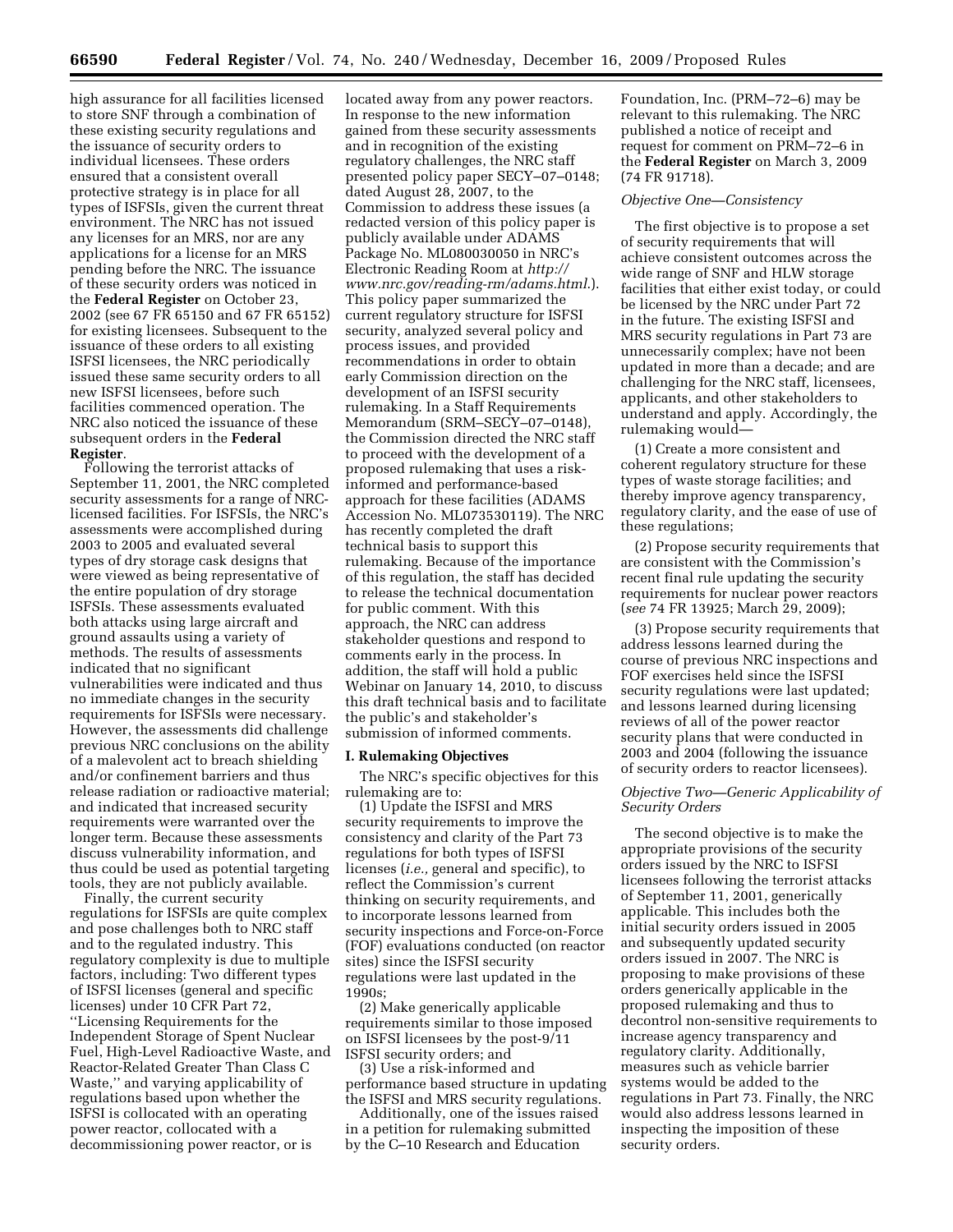## *Objective Three—Use a Risk-Informed and Performance Based Structure*

Under this approach, NRC is proposing to establish a security-based dose limit in Part 73 that has the same values as found under the current limits for safety-related accidents in 10 CFR Part 72. The requirement for licensees to specify a controlled area boundary and to meet a ''5-Rem'' dose limit for design basis accidents is specified in the current 10 CFR 72.106.1 Licensees would use the information supplied by the NRC in combination with information specific to their facility (*e.g.,* distance from the ISFSI or MRS to the controlled area boundary, specific storage cask type, specific fuel burn-up (*i.e.,* radionuclide inventory), and distance to the facility's site boundary) to calculate the potential dose and to verify that a 0.05–Sv (5-Rem) dose limit to be included in Part 73, has been met. The NRC envisions that licensees would use an iterative process that considers changes to parameters (*e.g.,* distance to the controlled area boundary) in order to meet the 0.05–Sv (5-Rem) security dose limit. Licensees who could not meet the 0.05–Sv (5-Rem) dose limit (either with their current facility or by expanding the controlled area boundary of their facility) would be required to consider other options. These options could include increasing the size of the licensee's facility, using engineered security barriers and features to prevent a specific ''security scenario,'' if possible, or shifting to a ''denial'' protective strategy to prevent the specific ''security scenario'' from succeeding.

ISFSI and MRS licensees would also be required to evaluate the effects from the detonation of both a land-based or waterborne vehicle bomb attack (the size of the explosive and the vehicle characteristics would be specified by the NRC) against the SNF or HLW storage casks, facility, or pool; against the facility's central and secondary alarm stations; against security personnel defensive positions (if the licensee employs a denial protective strategy); and against a transfer

container if the transfer pathway is not protected by a temporary or permanent vehicle barrier system. ISFSI and MRS licensees would be required to design, install, and implement a vehicle barrier system (which may include the use of landform obstacles) to mitigate the effects of a land-based or, if applicable, a waterborne, vehicle bomb attack.

In implementing this new riskinformed and performance-based approach for ISFSI and MRS security, the NRC would discontinue the application of the design basis threat (DBT) for radiological sabotage to general license ISFSIs. The current regulations only apply the DBT for radiological sabotage to general license ISFSIs. This is an example of inconsistent treatment of ISFSIs and MRSs. The Commission had previously indicated that the issue of whether or not to apply the DBT for radiological sabotage to all ISFSIs (and thus to MRSs as well) would be addressed in a future rulemaking.2

In developing this risk-informed and performance-based approach, the NRC staff also considered the findings and recommendations contained in the National Academy of Sciences' (NAS') National Research Council report on ''Safety and Security of Commercial Spent Nuclear Fuel Storage: Report to Congress,'' dated July 2004 (particularly those findings and recommendations contained in sections 4 and 5 of the NAS report). This report contains classified national security information and is not publicly available. Additionally, in 2006, the NAS published a redacted version of this study titled ''Safety and Security of Commercial Spent Nuclear Fuel Storage: Public Report.'' This study is available from the NAS for a fee (*see* the NAS Web site at *http://www.nap.edu/ catalog.php?record*\_*id=11263#toc*). The NAS study was based, in part, upon the results of the NRC's 2003 to 2005 security assessments on four representative dry SNF storage systems.

## *Petiton for Rulemaking (PRM–72–6)*

Petition for rulemaking (PRM–72–6), item number 11, requests that the NRC

''\* \* \* require Hardened On-site Storage (HOSS) at all nuclear power plants as well as away-from-reactor dry cask storage; that all nuclear industry interim on-site or off-site dry cask storage installations or ISFSIs be fortified against attack.'' Consequently, item 11's technical content appears to be relevant to the scope of the proposed rulemaking and it is mentioned in the draft technical basis. Therefore, the NRC may consider this petition in the course of developing the proposed rule. However, the NRC has not yet reached a decision on acceptance of this petition and this notice does not prejudge the agency's final action on whether to accept the requests in PRM–72–6.

#### **II. Specific Proposal**

The draft technical basis supports a forthcoming proposed revision to the current regulations in 10 CFR Parts 72 and 73, and adding new regulations in 10 CFR Part 73. This draft technical basis will be used by the NRC to develop a proposed rulemaking revising the security requirements for facilities storing SNF and/or HLW. The NRC notes that the public, licensees, certificate holders, and other stakeholders will have a future opportunity to comment on the proposed rulemaking when that document is published in the **Federal Register**.

This draft technical basis does not include any revisions to the security requirements that are applicable to a geologic repository operations area that would be licensed under 10 CFR Parts 60 or 63 (*see* separate proposed rule 72 FR 72521; December 20, 2007).

#### **III. Availability of Documents**

The following table indicates the draft technical basis and related documents that are available to the public and how they may be obtained. *See* the **ADDRESSES** section above for information on the physical locations and Web sites to access these documents.

| Document | <b>PDR</b>   | Web | Electronic<br>reading room<br>(ADAMS) |
|----------|--------------|-----|---------------------------------------|
|          | $\checkmark$ |     | ML093280743                           |
|          | x            |     | ML080030050                           |
|          | $\checkmark$ |     | ML073530119                           |

<sup>&</sup>lt;sup>1</sup>The dose criteria in 10 CFR 72.106 includes separate limits of 0.05 Sv (5 Rem) total effective dose equivalent; 0.15 Sv (15 Rem) to the lens of the eye; and 0.5 Sv (50 Rem) as either the sum of the

deep dose equivalent and any organ dose, or the shallow dose equivalent to the skin or any extremity. Collectively, these values are hereinafter referred to as the 0.05–Sv (5–Rem) dose limit.

<sup>2</sup>Final rule—10 CFR Part 73, ''Design Basis Threat,'' published on March 19, 2007 (72 FR 12705), see response to public comment Issue 5 (at 72 FR 12716).